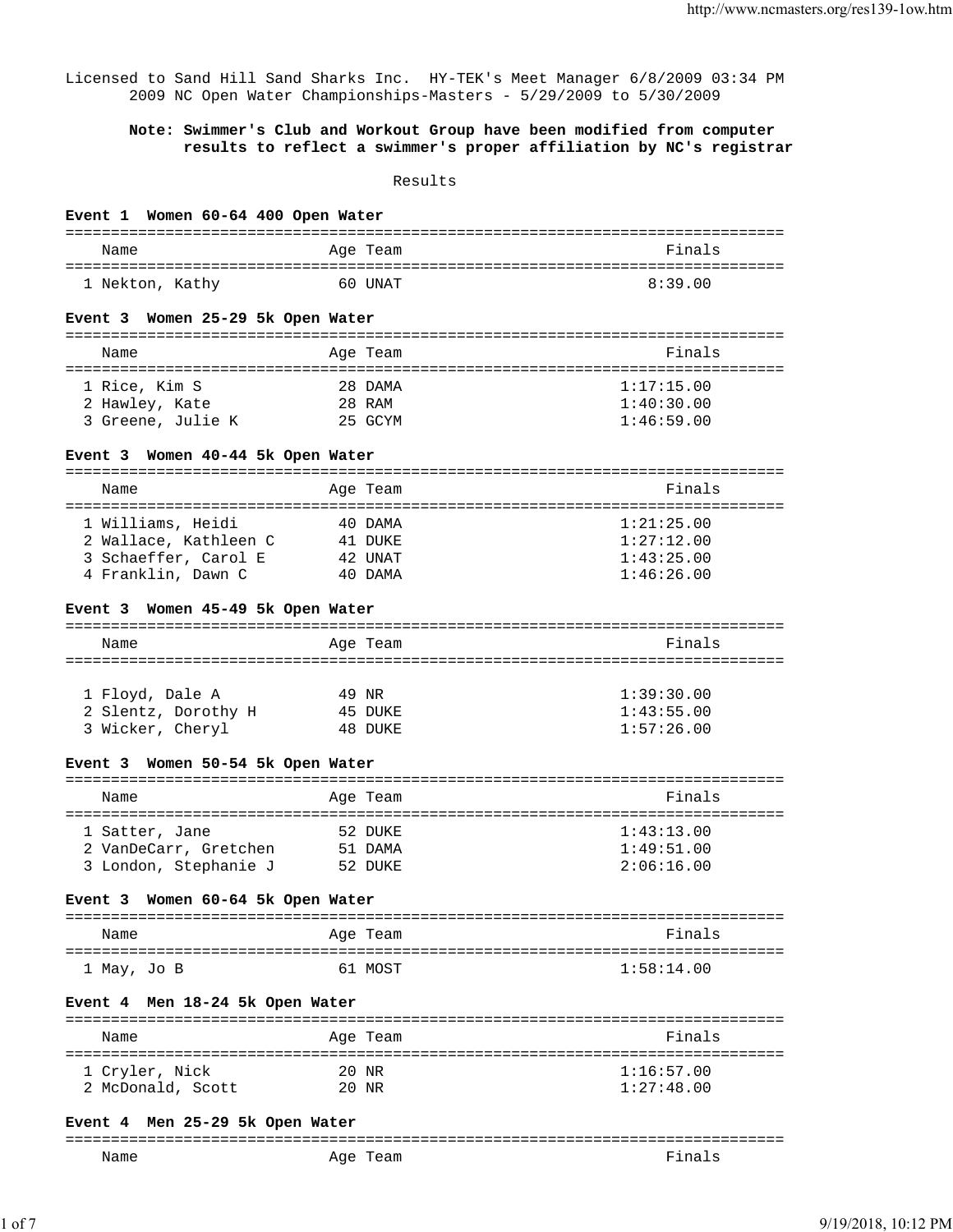| 1 VanDeren, Mark | 28 UNAT | 1:31:34.00 |
|------------------|---------|------------|
| 2 Caruth, Joseph | 27 DAMA | 1:43:07.00 |
| 3 Shue, Billy    | 25 CSM  | 1:56:51.00 |

# **Event 4 Men 30-34 5k Open Water**

| Name               | Age Team | Finals     |
|--------------------|----------|------------|
| 1 Porco, Filippo M | 31 DUKE  | 1:26:48.00 |
| -- Holland, Ben R  | 32 UNTT  | ΝS         |

## **Event 4 Men 35-39 5k Open Water**

=============================================================================== Name **Age Team** Age Team Finals

| 1 Anderson, Morten | 38 MAC  | 1:18:47.00 |
|--------------------|---------|------------|
| 2 Fischetti, John  | 39 UNAT | 1:24:58.00 |
| 2 Crankshaw, Erik  | 37 DUKE | 1:24:58.00 |
| 4 Davis, Matthew   | 36 DAMA | 1:30:15.00 |
| 5 Stephens, Alan   | 35 NR   | 1:41:28.00 |
| 6 Stevens, Gary M  | 35 UNAT | 1:51:19.00 |
|                    |         |            |

# **Event 4 Men 40-44 5k Open Water**

| Name                | Age Team | Finals     |
|---------------------|----------|------------|
| 1 Hartwiger, Chris  | 44 NR    | 1:12:56.00 |
| 2 Schultz, Norman E | 43 MAC   | 1:16:50.00 |
| 3 Davis, William A  | 41 MAC   | 1:21:10.00 |
| 4 Savoldi, Mark A   | 42 DAMA  | 1:39:23.00 |

# **Event 4 Men 45-49 5k Open Water**

| Name                  | Age Team | Finals     |
|-----------------------|----------|------------|
| 1 Smith, Jeff H       | 46 MAC   | 1:23:28.00 |
| 2 Bacon, David S      | 45 DAMA  | 1:38:39.00 |
| -- Roerden, Jeffrey J | 47 RAM   | ΝS         |

## **Event 4 Men 50-54 5k Open Water**

| Name                 | Age Team | Finals     |
|----------------------|----------|------------|
| 1 Washburn, Jonathan | 51 NCMS  | 1:26:11.00 |
| 2 Miller, Bill       | 52 MAC   | 1:34:36.00 |

# **Event 4 Men 55-59 5k Open Water**

| Name               | Age Team | Finals     |
|--------------------|----------|------------|
| 1 McKee, David D   | 55 MAC   | 1:44:48.00 |
| -- Kerr, Timothy F | 58 NCMS  | ΝS         |

## **Event 5 Women 18-24 3k Open Water**

| Name                 | Age Team | Finals     |
|----------------------|----------|------------|
| 1 Trabue, Kelsey     | 19 UNAT  | 43:24.00   |
| 2 Miller, Ginny      | 24 DAS   | 43:26.00   |
| 3 Angermeier, Mary F | $24$ RAM | 1:11:34.00 |

## **Event 5 Women 35-39 3k Open Water**

| --            |                      | ___           |
|---------------|----------------------|---------------|
| Name<br>_____ | Aqe<br>⊸<br>-<br>___ | $\sim$ $\sim$ |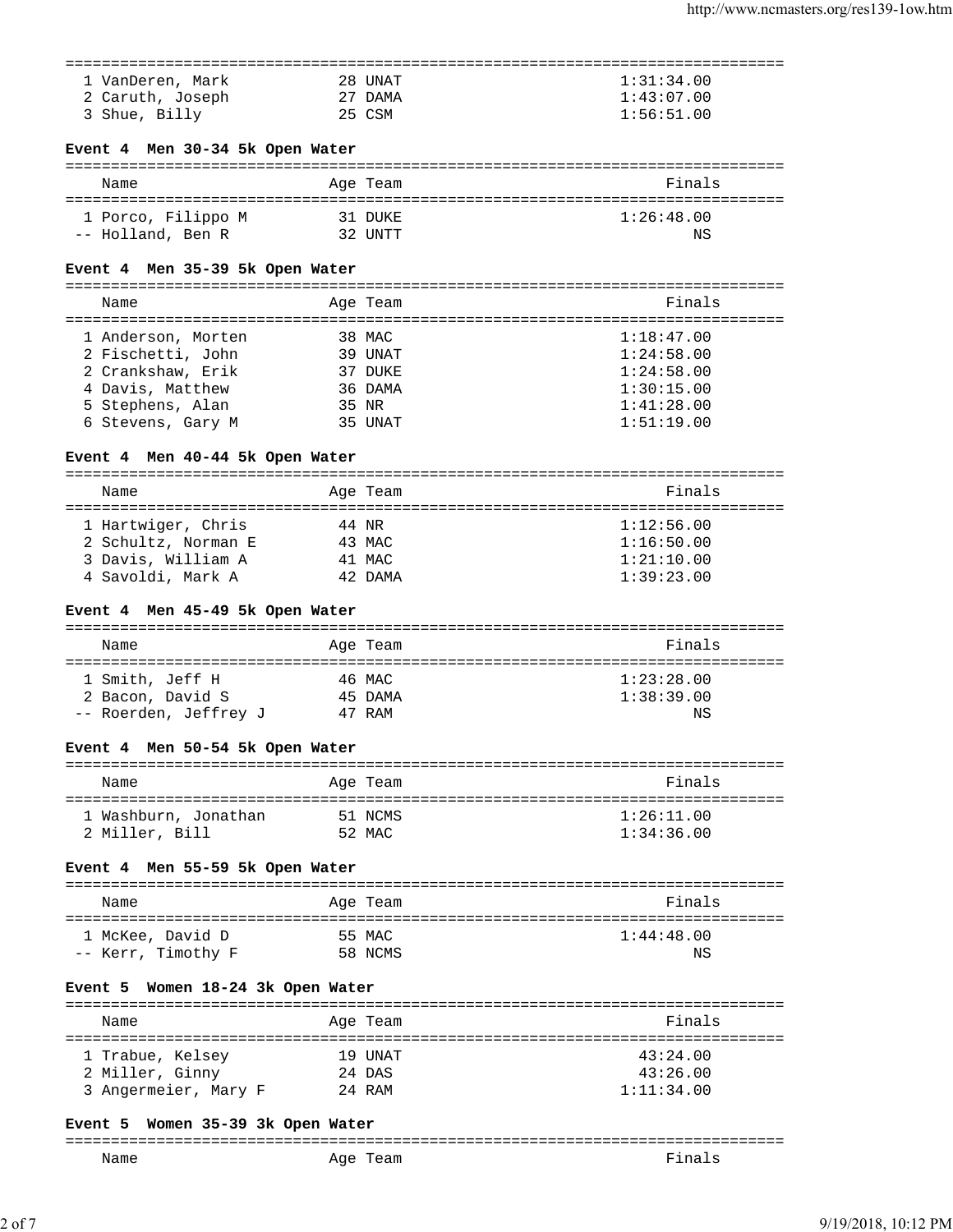| 1 Schwartz, Michelle L                           | 37 MAC              |                                             | 50:44.00   |
|--------------------------------------------------|---------------------|---------------------------------------------|------------|
|                                                  |                     |                                             |            |
| Event 5 Women 40-44 3k Open Water                |                     |                                             |            |
| Name                                             | Age Team            |                                             | Finals     |
|                                                  |                     |                                             |            |
| 1 Bear, Shelley                                  | 42 SAM              |                                             | 55:02.00   |
| 2 Roberts, Connie                                |                     | 42 NCMS                                     | 56:03.00   |
| Event 5 Women 45-49 3k Open Water                |                     |                                             |            |
| Name                                             | Age Team            |                                             | Finals     |
| 1 Rohner, Patricia A                             | 49 NCMS             | ==============<br>========================= | 47:20.00   |
| 2 McEachran, Frances                             | 47 GCYM             |                                             | 51:51.00   |
|                                                  |                     |                                             |            |
| Event 5 Women 50-54 3k Open Water                |                     |                                             |            |
| Name                                             | Age Team            |                                             | Finals     |
|                                                  |                     |                                             |            |
| 1 Castro, Paige                                  | 52 CSM              |                                             | 1:00:27.00 |
| Men 30-34 3k Open Water<br>Event 6               |                     |                                             |            |
|                                                  |                     |                                             |            |
| Name                                             | Age Team            |                                             | Finals     |
| 1 Medendorp, Mark A                              | :========<br>31 TMS |                                             | 43:14.00   |
| 2 McGarity, Jay                                  |                     | 33 UNAT                                     | 46:02.00   |
| 3 Nino-Acosta, Hernan A                          | 32 SAM              |                                             | 47:40.00   |
| 4 Porco, Filippo                                 |                     | 31 DUKE                                     | 51:48.00   |
|                                                  |                     |                                             |            |
| Men 35-39 3k Open Water<br>Event 6               |                     |                                             |            |
| Name                                             | Age Team            |                                             | Finals     |
|                                                  |                     | ========================                    |            |
| 1 Dunson, David                                  |                     | 36 DUKE                                     | 42:53.00   |
| 2 Morton, Kristopher                             |                     | 37 UNAT                                     | 1:06:33.00 |
| Event 6 Men 40-44 3k Open Water                  |                     |                                             |            |
| Name                                             | Age Team            |                                             | Finals     |
|                                                  |                     |                                             |            |
| 1 Hartwiger, Chris                               | 44 NR               |                                             | 1:03:14.00 |
| 2 Battershall, Bill                              |                     | 42 UNAT                                     | 1:21:51.00 |
| Men 45-49 3k Open Water<br>Event 6               |                     |                                             |            |
| Name                                             | Age Team            |                                             | Finals     |
| -- Mangrum, John W                               | 46 RAM              |                                             | ΝS         |
| Event 6 Men 50-54 3k Open Water                  |                     |                                             |            |
| .=============<br>======================<br>Name | Age Team            |                                             | Finals     |
| 1 Miller, Bill                                   | 52 MAC              |                                             | 56:47.00   |
| 2 Bamberry, Mark                                 | 50 NR               |                                             | 1:10:23.00 |
|                                                  |                     |                                             |            |
| Men 60-64 3k Open Water<br>Event 6               |                     |                                             |            |
| Name                                             | Age Team            |                                             | Finals     |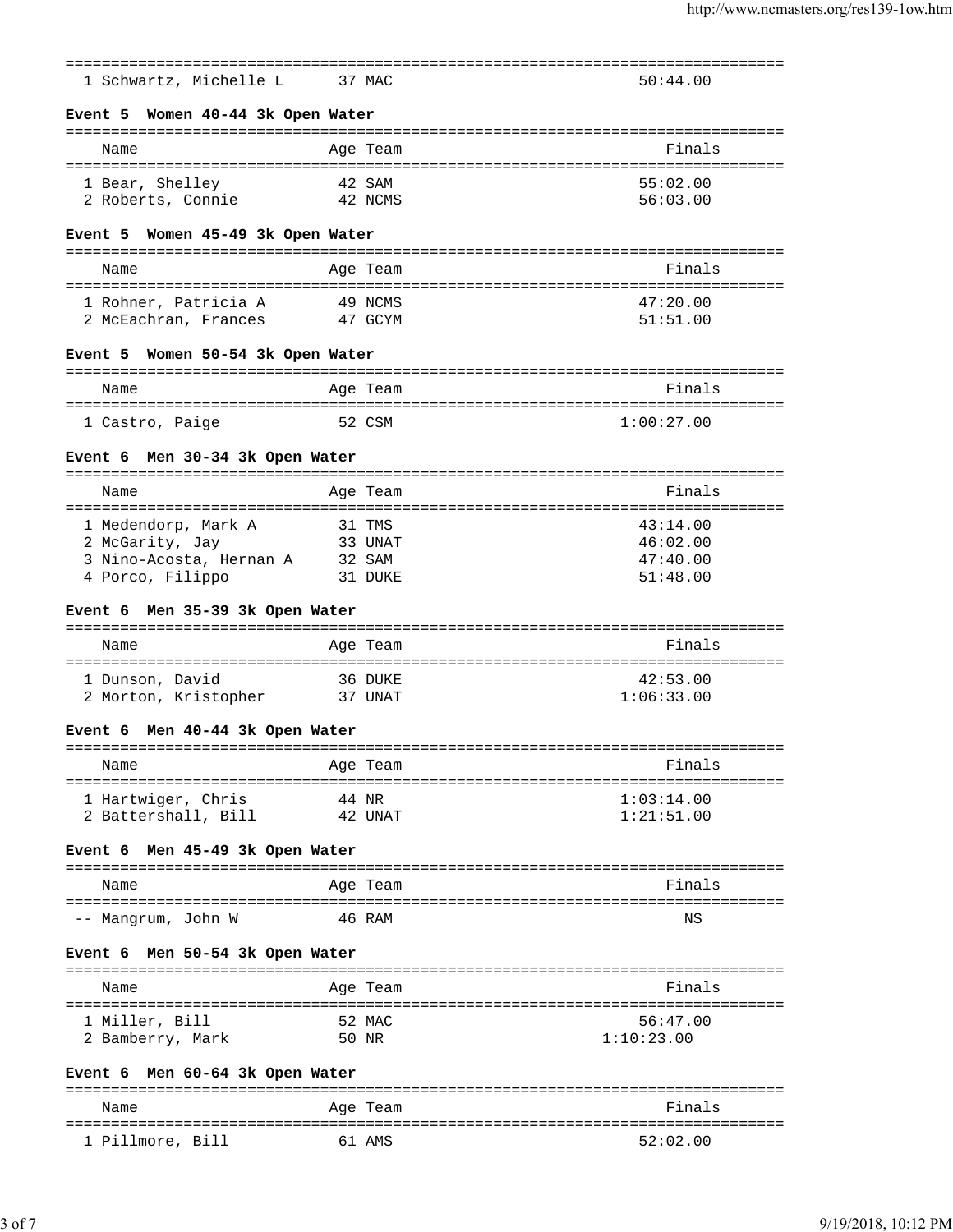# **Event 6 Men 65-69 3k Open Water** =============================================================================== Name **Age Team Age Team Age Team Pinals** =============================================================================== 1 Fletcher, Doug 66 RAM 1:11:34.00 **Event 7 Women 25-29 2k Open Water** =============================================================================== Name **Age Team Age Team Age Team Rame Pinals** =============================================================================== 1 Marks, Cynthia F 29 RAM 29:01.00 2 Rice, Kim S 28 DAMA 30:35.00 **Event 7 Women 35-39 2k Open Water** =============================================================================== Name **Age Team** Age Team **Finals** =============================================================================== 1 Davis, Lisa 39 NR 39:09.00 **Event 7 Women 40-44 2k Open Water** =============================================================================== Name **Age Team** Age Team **Finals** =============================================================================== 1 Carins, Ellen 43 NCAM 39:50.00<br>2 Hellard, Kathy H 43 SAM 46:36.00 2 Hellard, Kathy H 43 SAM 46:36.00 **Event 7 Women 45-49 2k Open Water** =============================================================================== Name **Age Team Age Team Reserves Pinals** =============================================================================== 1 Waldron, Patty 47 MAC 39:29.00 2 Darmody, Karen J 48 MAC 44:54.00 3 Hites, Patricia 49 UNAT 45:38.00 **Event 7 Women 50-54 2k Open Water** =============================================================================== Name **Age Team** Age Team **Finals** =============================================================================== 1 Webster, Mary W 50 MAC 38:50.00 -- Tommerdahl, Kathy 51 UNAT DQ **Event 7 Women 55-59 2k Open Water** =============================================================================== Name **Age Team** Age Team **Research Age Team** Prinals =============================================================================== 1 Massengale, Susan 55 RAM  $47:01.00$  2 Delong, Dee A 59 RAM 52:37.00 **Event 7 Women 65-69 2k Open Water** =============================================================================== Name Age Team Finals =============================================================================== 1 Hovey, Mary A 66 DAMA 46:36.00 **Event 8 Men 30-34 2k Open Water** =============================================================================== Name **Age Team** Age Team Finals =============================================================================== -- Porco, Filippo 31 DUKE NS

#### **Event 8 Men 35-39 2k Open Water**

| Name            | Age Team | Finals   |
|-----------------|----------|----------|
| 1 Dunson, David | 36 DUKE  | 28:34.00 |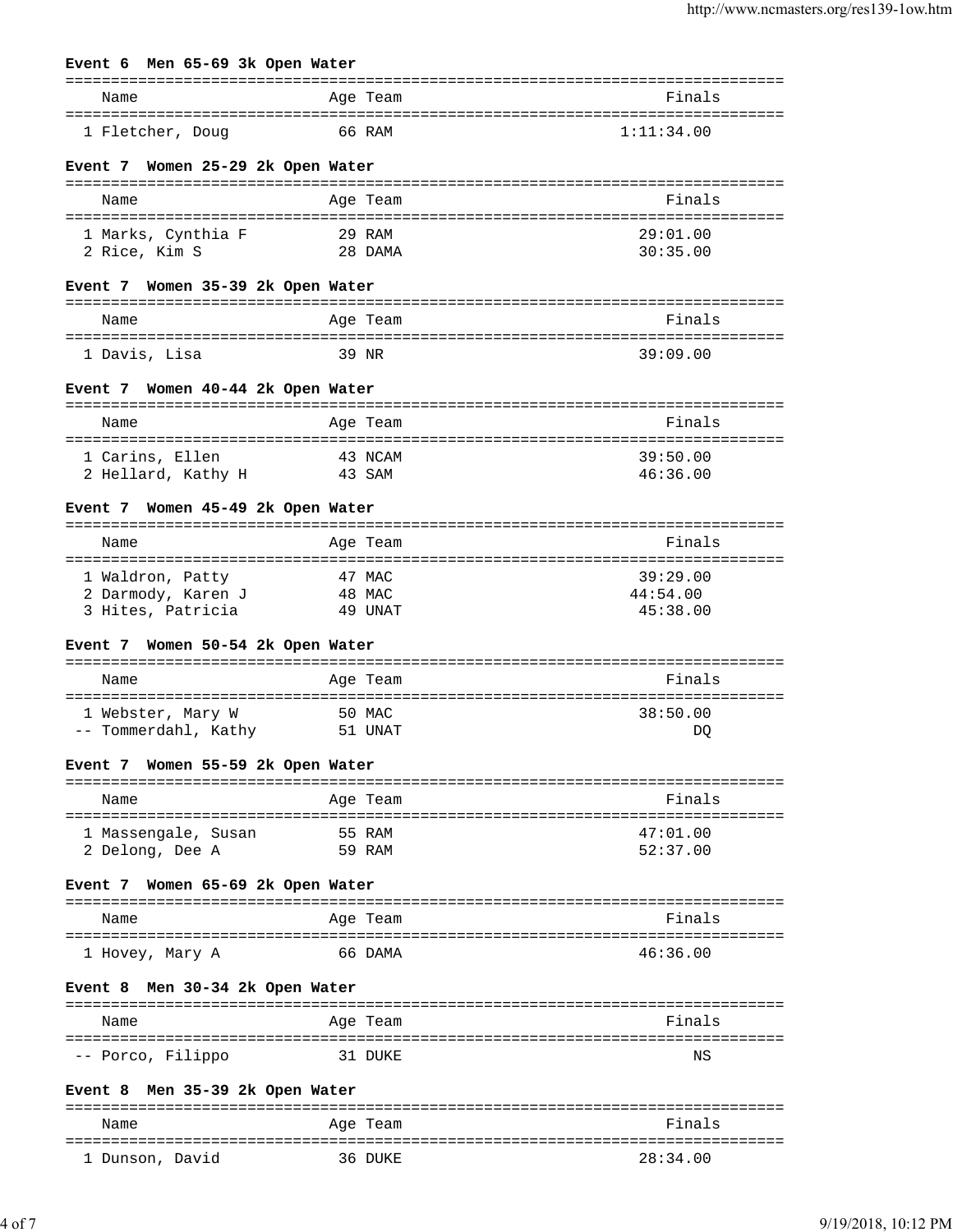## **Event 8 Men 40-44 2k Open Water**

| Name               |       | Age Team | Finals   |
|--------------------|-------|----------|----------|
| 1 Davis, William A |       | 41 MAC   | 30:48.00 |
| 2 McDaniels, Chris |       | 40 UNAT  | 37:19.00 |
| 3 Toy, Raymond     |       | 42. CMYM | 39:46.00 |
| 4 Kayye, Gary V    |       | 44 NCAM  | 40:32.00 |
| 5 Hartwiger, Chris | 44 NR |          | 42:48.00 |
| 6 Holloway, Ken    |       | 43 UNAT  | 46:04.00 |

## **Event 8 Men 45-49 2k Open Water**

| Name              | Age Team | Finals   |
|-------------------|----------|----------|
| 1 Lambert, Mark T | 47 SAM   | 45:49.00 |

#### **Event 8 Men 50-54 2k Open Water**

| Name            | Age Team | Finals   |
|-----------------|----------|----------|
|                 |          |          |
| 1 Barrett, Jeff | 51 UNAT  | 40:02.00 |
| 2 Hites, Mark   | 51 UNAT  | 42:53.00 |
| -- Miller, Bill | 52 UNTT  | ΝS       |

### **Event 9 Women 25-29 800 Open Water**

| Name               | Age Team | Finals  |
|--------------------|----------|---------|
| 1 Marks, Cynthia F | 29 RAM   | 9:12.00 |

#### **Event 9 Women 40-44 800 Open Water**

| Name            | Age Team | Finals |
|-----------------|----------|--------|
| -- Lynn, Anne T | 43 UNTT  | NS     |

### **Event 9 Women 45-49 800 Open Water**

| Name             | Age Team | Finals   |
|------------------|----------|----------|
| 1 Waldron, Patty | 47 MAC   | 12:36.00 |

### **Event 9 Women 50-54 800 Open Water**

| Name                               | Age Team | Finals   |
|------------------------------------|----------|----------|
| 1 McKenzie-Hess, Barbara A 52 NCMS |          | 13:37.00 |
| 2 Richardson, Anita A              | 53 NCMS  | 15:27.00 |

#### **Event 9 Women 65-69 800 Open Water**

| Name               | Age Team | Finals   |
|--------------------|----------|----------|
| 1 Bruegmann, Heide | 68 RAM   | 23:24.00 |

#### **Event 10 Men 25-29 800 Open Water**

| Name              | Age Team | Finals |
|-------------------|----------|--------|
| -- Caruth, Joseph | 27 DAMA  | ΝS     |
|                   |          |        |

## **Event 10 Men 35-39 800 Open Water**

#### ===============================================================================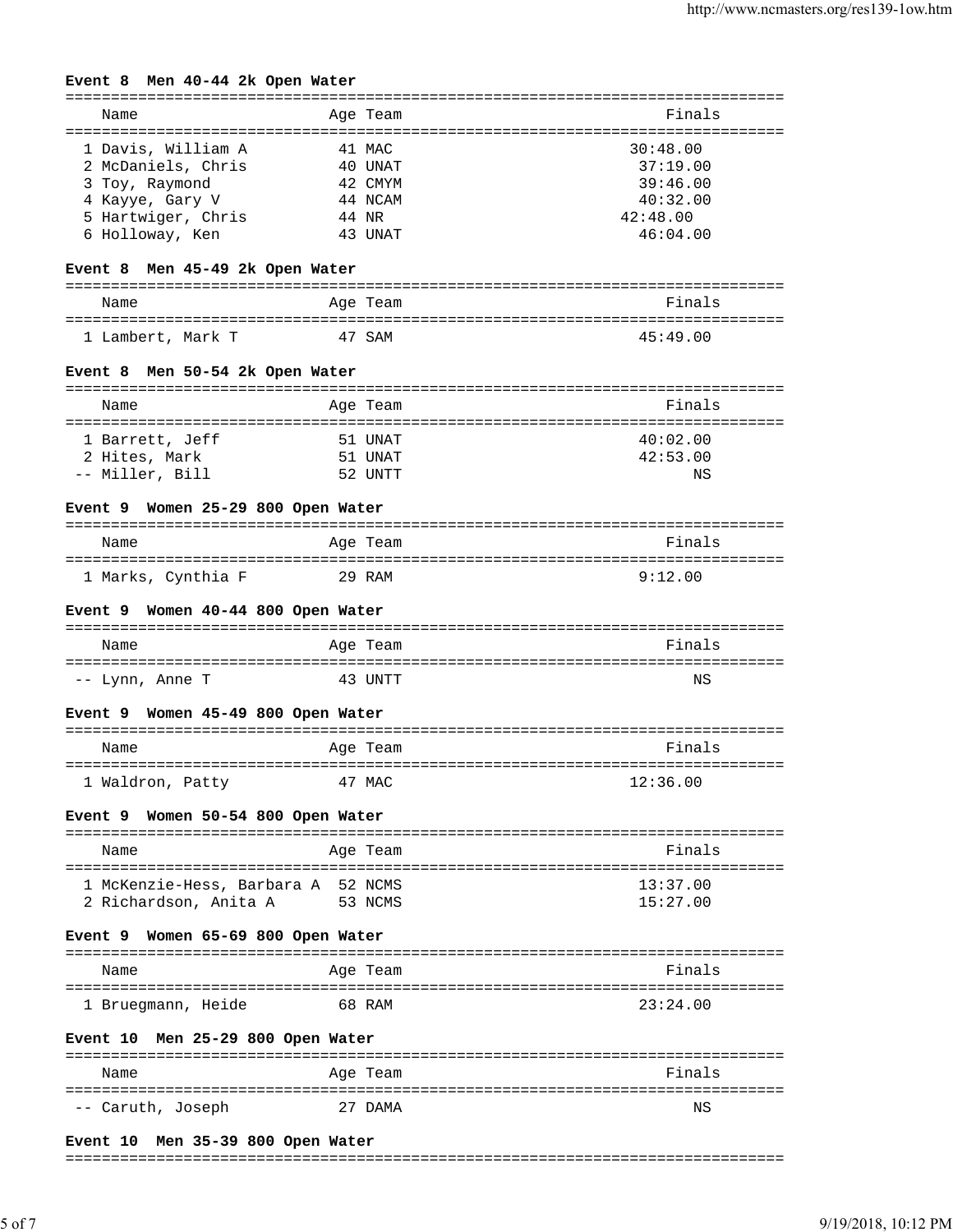| Name               |  | Age Team | Finals  |  |
|--------------------|--|----------|---------|--|
| 1 Davis, Matthew   |  | 36 DAMA  | 9:15.00 |  |
| 2 Landry, Aaron    |  | 36 UNAT  | 9:23.00 |  |
| 3 Sutton, Jason    |  | 35 UNAT  | 9:57.00 |  |
| -- Fischetti, John |  | 39 UNTT  | ΝS      |  |

# **Event 10 Men 40-44 800 Open Water**

| Name                | Age Team | Finals   |
|---------------------|----------|----------|
|                     |          |          |
| 1 Hartwiger, Chris  | 44 NR    | 13:42.00 |
| -- Davis, William A | 41 IINTT | ΝS       |

## **TEAM RANKING**

**Scores Based on 9 1st place, 7 2nd place, 6 3rd place 5 4th place Unattached Swimmers do not score, swimmers NR - could not find club Scores tabulated manually**

 **Combined Team Scores - Through Event 10** 

| 1. NCMS-MAC SwimMAC                        | 117 |
|--------------------------------------------|-----|
| 2. NCMS-DUKE                               | 73  |
| 3. NCMS-DAMA Durham Area Masters Aquatics  | 65  |
| 3. NCMS-RAM Raleigh Aera Masters           | 65  |
| 4. NCMS-no work out group                  | 41  |
| 5. NCMS-SAM Stingray Aquatics              | 32  |
| 6. NCMS-NCAM N C Aquatic Masters           | 14  |
| 7. NCMS-CSM Charlotte Swim Masters         | 13  |
| 8. NCMS-GCYM GreensboroCommunity Y Masters | 13  |
| 8. MOST Masters of South Texas             | 9   |
| 9. NCMS-TMS Triad Masters Swimming         | 9   |
| 9. NCMS-AMS Asheville Masters Swimming     | 9   |
| 9. DAS- Dayton Area Sharks                 | 7   |
| 10. CMYM-Central Maryland YMCA Masters     | Б   |

## **Women - Team Rankings - Through Event 10**

| 1. NCMS-RAM Raleigh Aera Masters           | 56 |
|--------------------------------------------|----|
| 2. NCMS-DAMA Durham Area Masters Aquatics  | 46 |
| 3. NCMS-MAC SwimMAC                        | 43 |
| 4. NCMS-DUKE                               | 34 |
| 5. NCMS-no work out group                  | 32 |
| 6. NCMS-SAM Stingray Aquatics              | 16 |
| 7. NCMS-GCYM Greensbor Community Y Masters | 13 |
| 8. MOST Masters of South Texas             | 9  |
| 8. NCMS-NCAM N C Aquatic Masters           | 9  |
| 9. NCMS-CSM Charlotte Swim Masters         | 7  |
| 9. DAS- Dayton Area Sharks                 | ⇁  |

## **Men - Team Rankings - Through Event 10**

| 1. NCMS-MAC SwimMAC                       | 74 |
|-------------------------------------------|----|
| 2. NCMS-DUKE                              | 39 |
| 3. NCMS-DAMA Durham Area Masters Aquatics | 19 |
| 4. NCMS-SAM Stingray Aquatics             | 16 |
| 5. NCMS-AMS Asheville Masters Swimming    | 9  |
| 5. NCMS-no work out group                 | 9  |
| 5. NCMS-RAM Raleigh Aera Masters          | q  |
| 5. NCMS-TMS Triad Masters Swimming        | 9  |
| 6. CMYM-Central Maryland YMCA Masters     | б  |
| 6. NCMS-CSM Charlotte Swim Masters        | 6  |